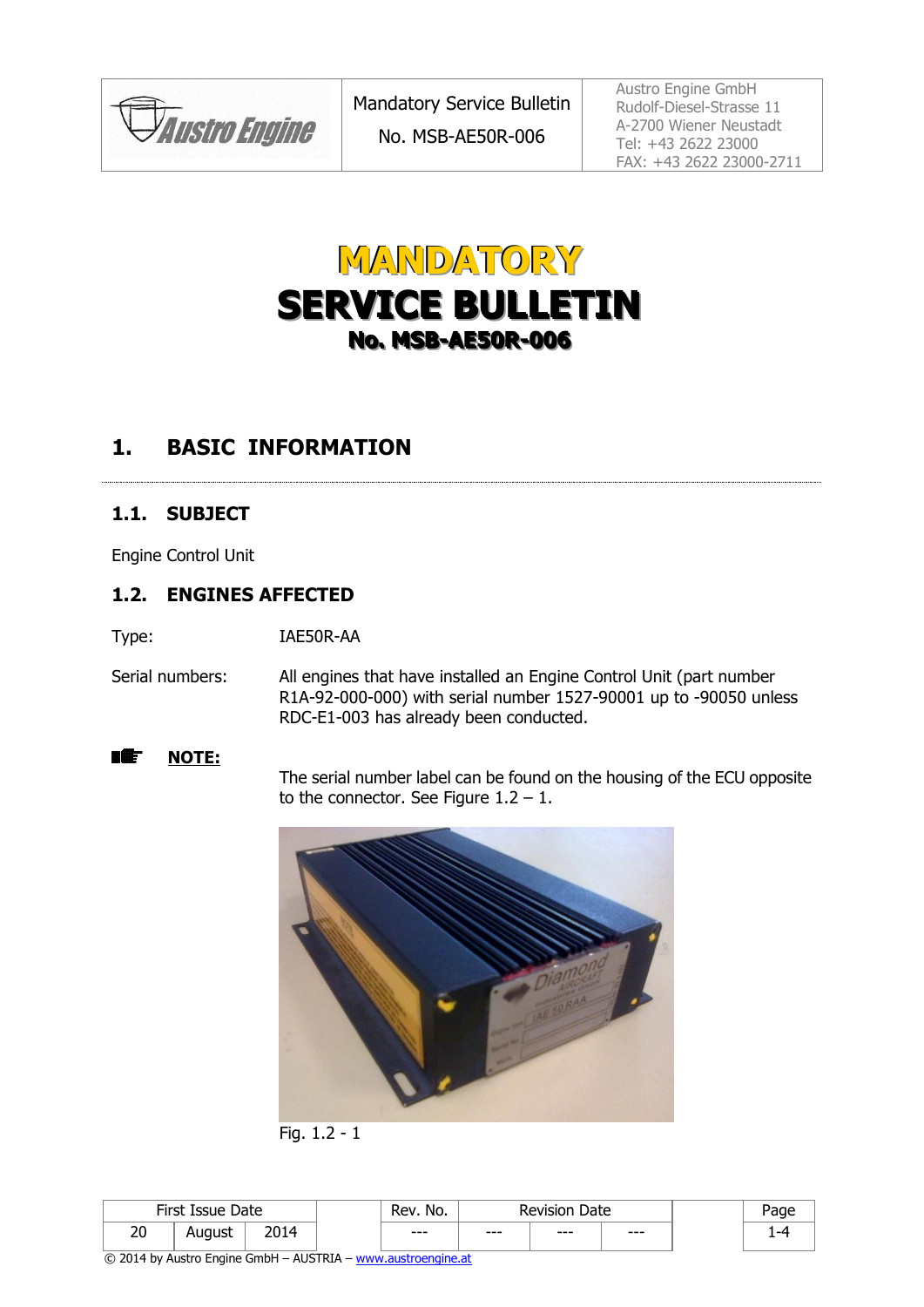**JAustro Engine** 

No. MSB-AE50R-006

#### **1.3. REASON**

Sensitive electronic components within ECUs as listed in chapter 1.2 could suffer from vibrations and lead to ignition failures or loss of power of the related engine. This MSB ensures fixation of these sensitive electronic components of affected ECUs.

#### <span id="page-1-1"></span>**1.4. TIME OF COMPLIANCE**

During the next 50 hours of operation or within 6 months from the issue date of the Service **Bulletin** 

#### **1.5. CONCURRENT DOCUMENTS / REFERENCES**

RDC-E1-003, latest effective issue.

#### **1.6. OTHER PUBLICATIONS AFFECTED**

None.

#### **2. TECHNICAL DETAILS**

#### <span id="page-1-0"></span>**2.1. ACCOMPLISHMENT / INSTRUCTIONS**

Affected ECUs (part number R1A-92-000-000) have to be returned to Austro Engine GmbH for implementation of latest issue of RDC-E1-003.

#### **2.2. ILLUSTRATIONS**

None.

#### **2.3. MASS (WEIGHT)**

Not affected.

#### **2.4. APPROVAL STATEMENT**

The technical content of this document has been approved under the authority of DOA No. EASA.21J.399.

| First<br>Date<br>Issue |        | No.<br>Rev. | Date<br>Revision |        | age   |     |   |
|------------------------|--------|-------------|------------------|--------|-------|-----|---|
| 20                     | August | חר          | $-- -$           | $-- -$ | $---$ | --- | ∽ |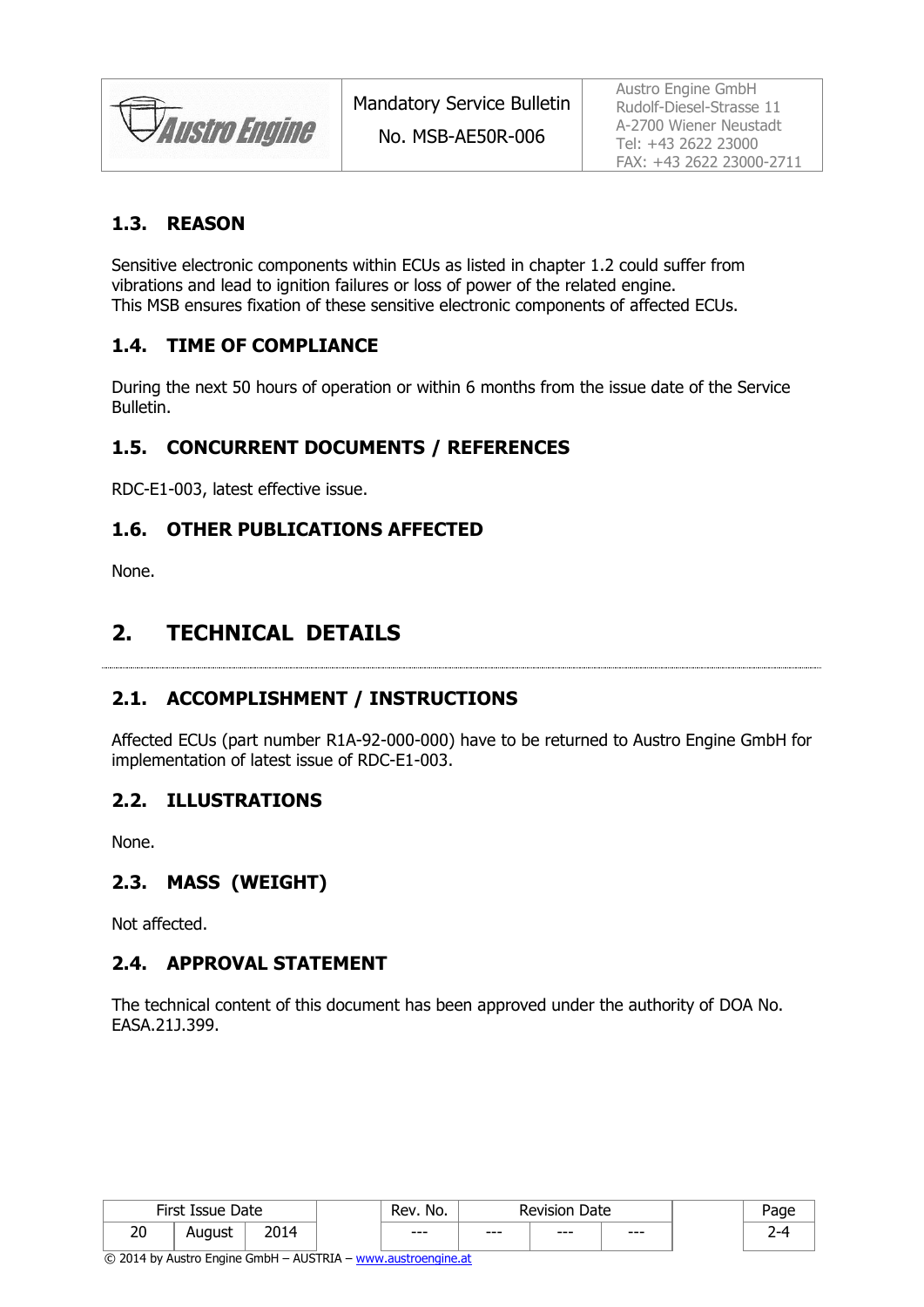

No. MSB-AE50R-006

Austro Engine GmbH Rudolf-Diesel-Strasse 11 A-2700 Wiener Neustadt Tel: +43 2622 23000 FAX: +43 2622 23000-2711

#### **3. PLANNING INFORMATION**

**3.1. MATERIAL & AVAILABILITY**

None.

#### **3.2. SPECIAL TOOLS**

None.

#### **3.3. LABOR EFFORT**

Not specified.

#### **3.4. CREDIT**

None.

#### **4. REMARKS**

#### 瞻 **NOTE:**

- o All measures must be carried out by a certified engine station and certified engine mechanics.
- o The accomplishment of the instructions shown under chapter [2.1](#page-1-0) must be confirmed in the respective engine log book.
- $\circ$  The accomplishment of the instructions must be carried out within the time of compliance according chapter [1.4.](#page-1-1)
- $\circ$  In case of doubt please contact the Austro Engine GmbH After Sales Support (e-mail: [service@austroengine.at;](mailto:service@austroengine.at) Tel: +43 2622 23000 2525).
- o For credit information contact Austro Engine GmbH After Sales Support (e-mail: [service@austroengine.at;](mailto:service@austroengine.at) Tel: +43 2622 23000 2525)

| First Issue<br>Date |        | No.<br>Rev   | Date<br>Revision |        |       |       |  |
|---------------------|--------|--------------|------------------|--------|-------|-------|--|
| 20                  | August | ---<br>_____ | $---$            | $-- -$ | $---$ | $---$ |  |